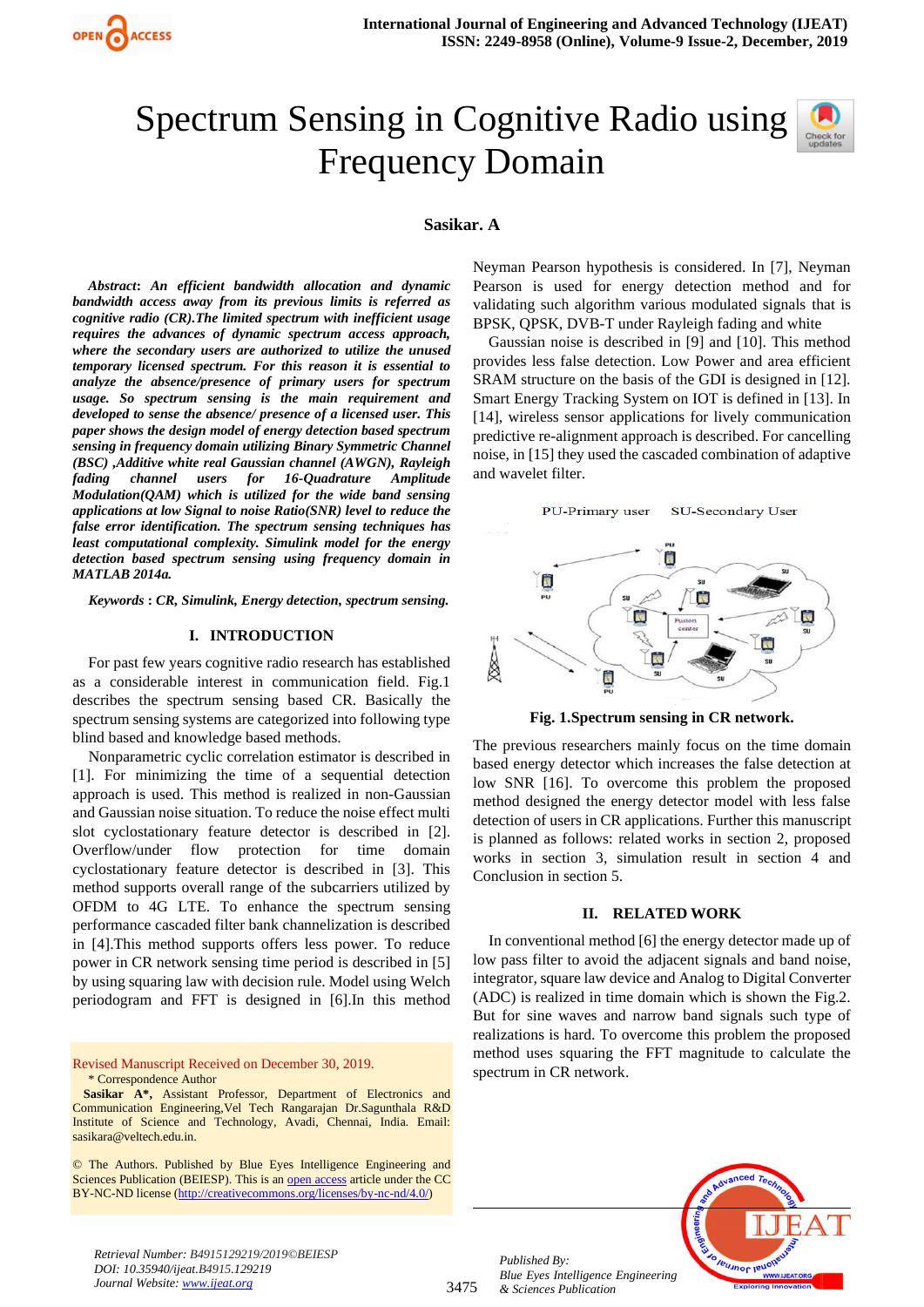# **Spectrum Sensing in Cognitive Radio using Frequency Domain**



## **Fig. 2.Conventional energy detection based spectrum sensing techniques.**

# **III. PROPOSED METHOD**

If The digital signal energy over N samples can be computed by,

$$
E = \sum_{n=0}^{N-1} |I(n)|^2
$$
 (1)

 Where I(n) is digital signal energy. The above equation used for the time domain. If the received signal is degraded by noise, there is the chance to mislead between the noise and signal in time domain detector. To overcome this problem the frequency domain energy detector is used to sense the primary user presence at low SNR with fewer false alarms compare to the conventional method. Frequency domain makes use of power spectral density(PSD) of received primary users. To compute the PSD the time domain signal I(n) is converted to frequency domain.

$$
I(k) = \frac{1}{N} \sum_{n=0}^{M-1} I(n).e^{\frac{(-j2\pi kn)}{N}}
$$
  
(2)  

$$
P(k) = \sum_{n=0}^{N-1} |I(k)|^2
$$
 (3)

$$
I(\omega) = \sum_{n=-\infty}^{\infty} I(n) \tag{4}
$$

$$
I(n) = \frac{1}{N} \int_{\omega = -\pi}^{\pi} x(\omega) ej^{\omega n} dw
$$
 (5)

By considering various channels such as BSC, AWGN and Rayeleigh fading channel the proposed method developed the energy detection based spectrum sensing. At a very regular case the AWGN is available where the noise is primarily identified by the front-end analog receiver thermal noise. The transmitted signal is equal to the received signal and noise which gives the equality in communication applications. BSC is used in coding theory and information theory which transmits and receives the binary bits. Rayleigh fading noise signal is passed through the communication channel by assuming the magnitude in the signal. The design procedure for the proposed model is:

i) Through ADC the received signal is passed and next the coefficient of FFT is calculated.

ii)Using the observation interval the above coefficient values are squared and averaged.

iii) To fix the primary user presence, the result values of edge detector is evaluate with predefined decision threshold value utilizing binary symmetric channel and Additive Gaussian white noise.

*Retrieval Number: B4915129219/2019©BEIESP DOI: 10.35940/ijeat.B4915.129219 Journal Website[: www.ijeat.org](http://www.ijeat.org/)*

Fig.3 shows the proposed energy detector model utilizing FFT. In this model first through band pass filter the analog signal is filtered and converted into the digital signal. A 16-bit ADC quantizer with  $= 5V$  and  $= 0 V$  has been utilized. To realize the corresponding filter coefficients the output of the ADC is passed to the FFT module. Using such module the time is transformed into the frequency domain. The received signal magnitude is squared and the less amount of wave is considered to be noise. If the threshold range is exceeded the received wave is present with the help of the relational operator such process is carried out.

#### **IV. SIMULATION RESULTS**

The energy detector model using frequency domain for 16-QAM is simulated using MATLAB 2014a Simulink. Where the primary users are generated and the signal is summed with the estimation and noise is taken utilizing FFT. To find the band engaged by the PU the threshold is computed using the relational operator. Here the noise channels are AWGN, BSC, and Rayleigh fading channel. Fig. 4 shows FFT spectrum estimation. At point 2 defines the threshold level, here the above level of threshold are the occurrence of primary user whereas below the threshold level are secondary users.

In conventional method QAM is found to be better so here QAM model is utilized. Generally QAM is made up of quadrature phase and in-phase components which vary in amplitude and phase. The energy detection of the received signal is considered to be QAM.SNR is the element to be considered in the method. Table I shows the performance result for 16-QAM energy detector using frequency domain for different channel users.



# **Fig. 3.Simulink model for the energy detection using frequency domain.**

*Published By: Blue Eyes Intelligence Engineering & Sciences Publication* 



3476